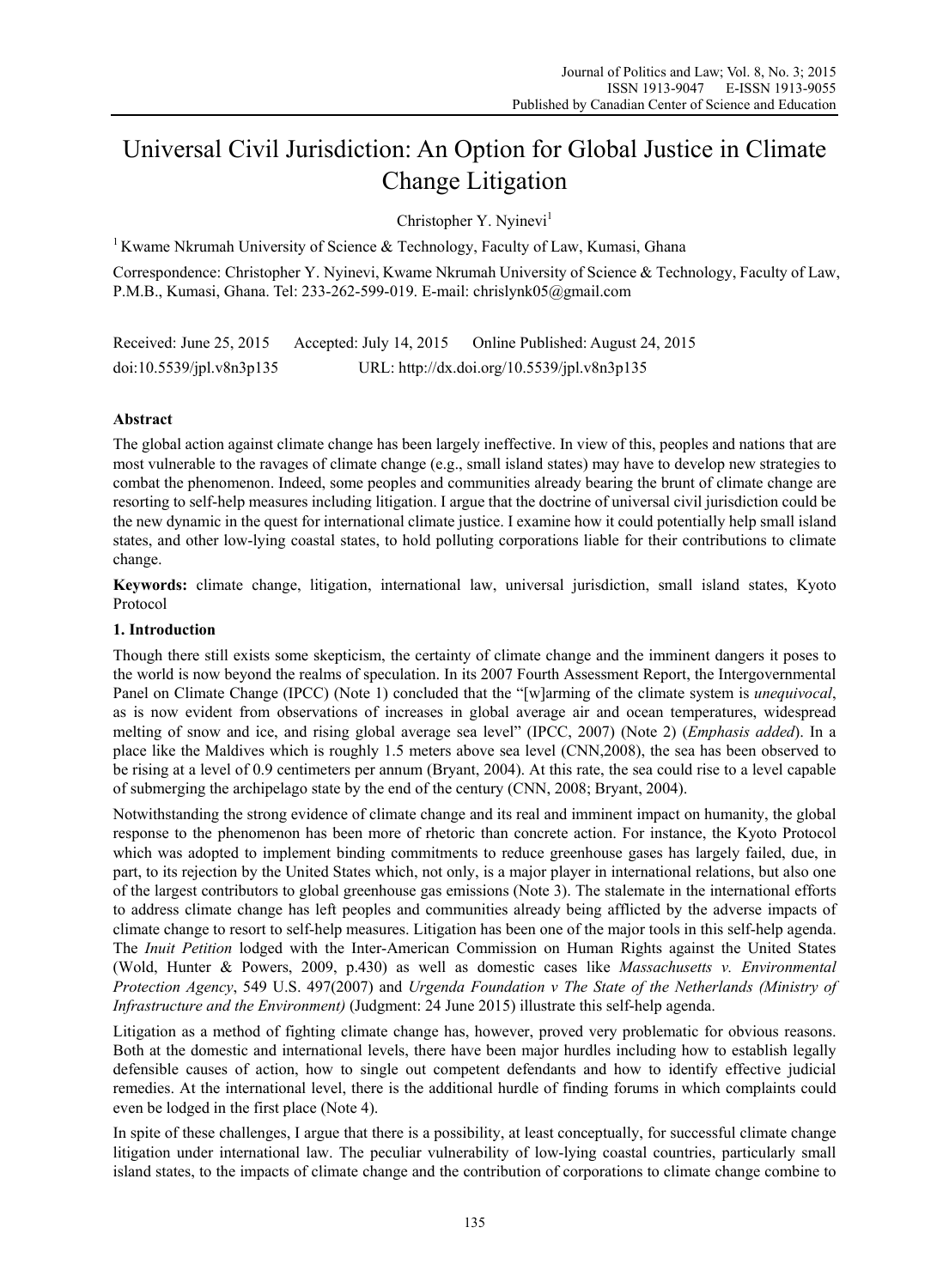provide a unique context within which climate change litigation under international law may be successful. The theory essentially is this:

- a) That corporations that fall within the category of worst emitters of greenhouse gases can be competent defendants in climate suits under international law because they are subjects of international law, i.e., corporations can be made to bear direct responsibility for climate injuries caused to other international actors through their activities.
- b) That the special impacts of climate change on low-lying coastal states provide such states with a plausible cause of action as potential complainants in a climate change suit.
- c) That the doctrine of universal jurisdiction by which national courts may exercise jurisdiction over certain international law offences provides competent forums within which such legal actions on climate change may be pursued. Thus, a very critical factor which would otherwise have been the missing link in this construct is supplied by the doctrine of universal jurisdiction.

The discussion is undertaken under three headings. First, I look at climate change—its causes, the contribution of multinational corporations to the phenomenon and the impact of climate change on low-lying coastal states. Next, I present the legal construct within which climate change suits under international law may be possible. Here, a look is taken at the cause of action which may be available, under international law, to small island states and other low-lying coastal states in potential climate change suits against the worst corporate emitters of green house gases. Also, the liability of corporations under international law for wrongful acts including climate injuries is discussed along with how the doctrine of universal jurisdiction can provide suitable forums for potential climate change suits. I then conclude the discussion with a look at some prudential considerations which ought to be taken into account in the pursuit of the legal construct for climate change litigation proposed in this paper.

# **2. An Overview of Global Climate Change**

In 1988, the United Nations Environmental Programme (UNEP) and the World Meteorological Organization (WMO) created the Intergovernmental Panel on Climate Change (IPCC) and tasked it "to provide the world with a clear scientific view on the current state of knowledge in climate change and its potential environmental and socio-economic impacts" (IPCC Homepage). In view of this mandate, the IPCC's first task was to provide the scientific, technical, and economic basis for any policies on climate change that was to be adopted at the 1992 Earth Summit in Rio de Janeiro (Wold et al, 2009, p. 2). It is significant that Rio Earth Summit negotiated and adopted the United Nations Framework Convention on Climate Change 1992 (UNFCC). Through its research and investigations of global climatic conditions, the results of which are published in the Assessment Reports (Note 5), the IPCC has established the scientific certainty of climate change and its effects if the world goes on with business as usual.

The scientific knowledge on climate change produced by the IPCC and other independent experts reveals that the release of carbon dioxide and other greenhouses into the atmosphere is part of the natural cycle of how the atmosphere and the global climate function (Wold et al 2009, p.1). It follows, therefore, that the earth has a natural supply of greenhouse gases. This natural supply of greenhouse gases is crucial to the survival of life on earth because it traps the heat that makes the earth warm enough for the survival of humans and other living creatures. Without that natural greenhouse gas supply the "planet would [probably] be an uninhabitable, frozen wasteland" (Craig, 2012, p.8).

For a long time, at least until the industrial revolution (Wold et al, 2009, p.5), the planet had been capable of containing the amounts of carbon dioxide and other greenhouse gases released into the atmosphere through human activity and natural processes; "the amount of carbon dioxide (CO<sub>2</sub>) and other greenhouse gases released into the atmosphere was in a rough balance with what could be stored on Earth" (Palevich, 2012, p.369). The oceans and forests acted as natural sinks absorbing the excess greenhouse gases in the atmosphere to keep the balance (Wold et al, 2009, p.5). Since the industrial revolution however, there has been a steady increase in the amount of carbon dioxide and other greenhouses gases released into the atmosphere through human activities. (Wold et al, 2009, p.5). Some of these gases can stay in the atmosphere for about half a century (Wold et al, 2009, p.5).

The effect of this development is that, currently, the amount of greenhouse gases in the atmosphere is in excess of the quantity the earth can accommodate. The capacities of the oceans and forests as natural sinks are overstretched. The excess greenhouse gases in the atmosphere have led to the phenomenon that scientists call the *greenhouse effect*. The greenhouse effect involves the rise in temperature that the Earth experiences on account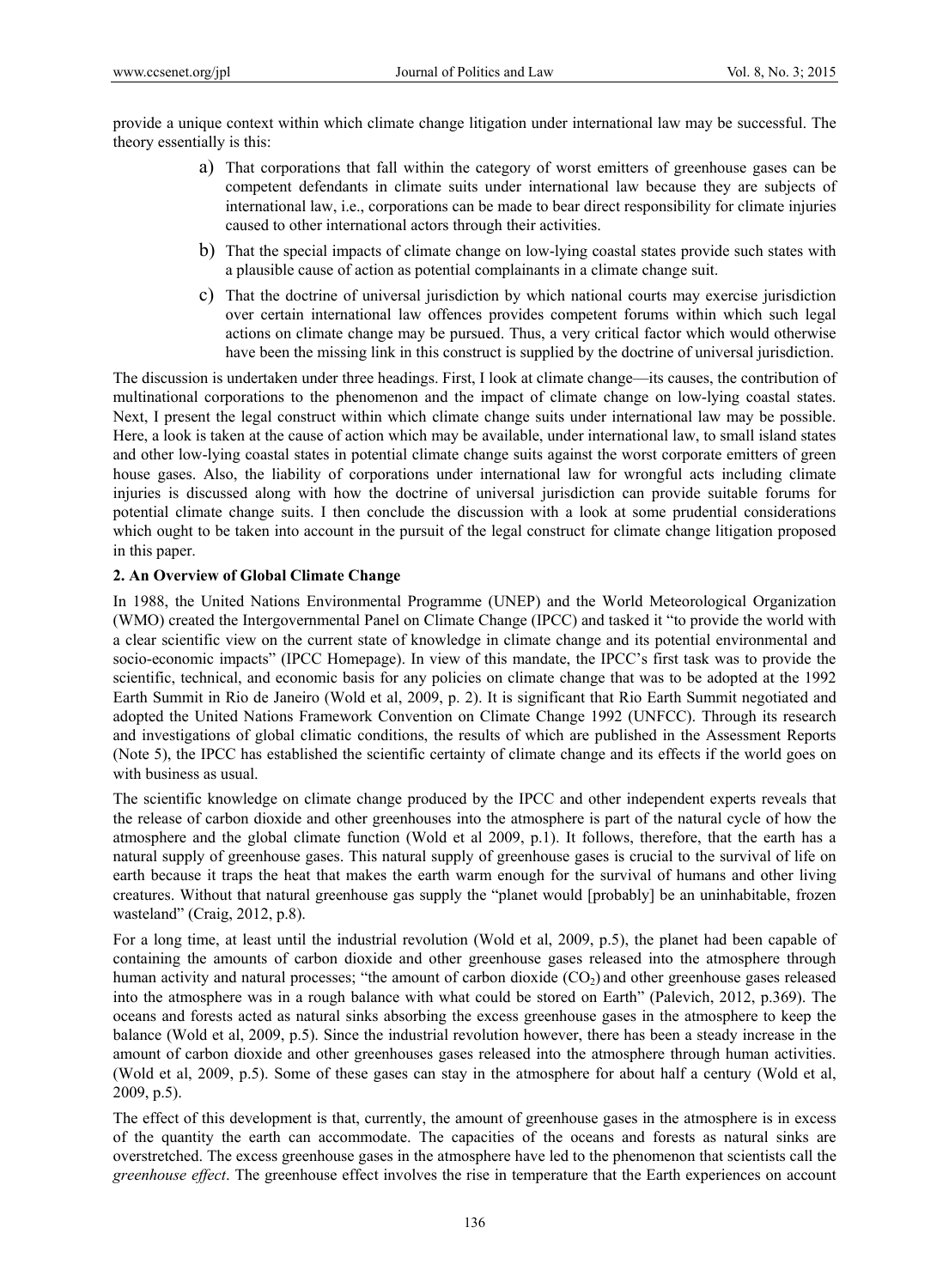of the energy trapped from the Sun by greenhouse gases—notably carbon dioxide, nitrous oxide, and methane. Currently there are six anthropogenic or man-made greenhouse gases that are subject to regulation under the UNFCC and its progeny, the Kyoto Protocol. These are carbon dioxide  $(CO<sub>2</sub>)$  methane  $(CH<sub>4</sub>)$ , nitrous oxide (N2O), hydrofluorocarbons (HFCs), perfluorocarbons (PFCs), and sulfur hexafluoride (SF6) (Kyoto Protocol, 1998: Annex A). Chlorofluorocarbons, another set of greenhouse gases are regulated under the Montreal Protocol on the Substances that Deplete the Ozone Layer (Kyoto Protocol, 1998: Annex A). Carbon dioxide which, undoubtedly, is the most important of these gases accounts for about 50% of all greenhouse gases (Wold et al, 2009, p.5).

For our purposes, it is significant to mention that more than 80% of all carbon emissions come from corporations whose activities involve some form of fossil fuel burning as well as those engaged in the manufacture of cement (Wold et al, 2009, p.5; Goldenberg, 2013). Leading fossil fuel burners include corporations in the energy, manufacturing, construction and aviation industries (Kyoto Protocol, 1998: Annex A). It also significant that between 1990 and 2006 roughly 50% of all greenhouse gas emissions for Annex I countries (Note 6) came from industrial sources (Pulles, 2007). The contribution of corporations to climate change through greenhouse gas emitting activities is therefore indisputable.

On the flip side, though, the facts are markedly different. Almost all low-lying coastal states, particularly the small island states in that category, are developing or least developing countries whose economies depend largely on subsistence agriculture and tourism. These are activities which pose no significant threat to the global climate. But while such countries are the least contributors to climate change, they are the worst sufferers of its impacts (IPCC, 2007). The wrecks of climate change are present and visible even now. The statement of Teleke P. Lauti, Tuvalu's Assistant Minister of Natural Resources and Environment at the 6th Conference of the Parties to the UNFCC (held in the year 2000 at The Hague) sums up what may ultimately be the fate of most small island states under the brunt of global climate change:

The sea is our very close neighbor. In fact, on the island where I live, Funafuti, it is possible to throw a stone from one side of the island to the other. Our islands are very low lying. When a cyclone hits us there is no place to escape. We cannot climb any mountains or move away to take refuge. It is hard to describe the effects of a cyclonic storm surge when it washes right across our islands. I would not want to wish this experience on anyone. The devastation is beyond description … This concern is so serious for our people, that the Cabinet, [of] which I am a member, has been exploring the possibility of buying land in a near-by country, in case we become refugees to the impacts of climate change. (UNFCCC Climate Change Secretariat, 2005, p.13)

On the Maldives Islands, the sea level, as earlier noted, has been observed to be rising at 0.9 cm per annum (Bryant, 2004). As a defense against the rising sea levels, the Maldivian government has had to build a three-meter high wall at the cost of 63 million dollars around the capital city of Male (Bryant, 2004). But this only protects one of the about 200 inhabited islands which form the archipelago state. On the island of Kandholhudhoo, about 60% of the population had as of 2004 made plans to evacuate over a fifteen year period. Tidal waves flood their homes almost every other week (Bryant, 2004). On his inauguration in November 2008 the president of the Maldives, Mohamed Nasheed, announced a plan to relocate the entire country (CNN, 2008). The government is in talks with other states to lease lands for the relocation in order to avert the possibility of "[ending] up in refugee tents if the worst happens" (CNN, 2008).

Several other small island states face similar fates. In such low-lying coastal states, the vital infrastructure and human settlements are located few kilometers from the coast (IPCC, 2007). This puts them in grave danger of increased tidal waves caused by global climate change (IPCC, 2007). Thus, for small island states and other low-lying coastal states, climate change is not only an environmental problem; it is a serious political and security problem. If business continues as usual, some of these island nations will become desolate by the end of the century (IPCC, 2007). As nation-states, their very right to existence and self-determination is at the brink of extinction.

# **3. The Construct for International Climate Change Litigation**

Having set out facts on global climate change, that is, the contribution of corporations to the phenomenon and the devastating impacts it has on the survival of low-lying coastal states especially small island nations, the question now is: On what international legal basis may a low-lying coastal state devastated, or threaten to be devastated, by the effects of climate change hold a polluting multinational corporation responsible for its contribution to the injury of that state? I suggest that an answer to this question requires, essentially, three things: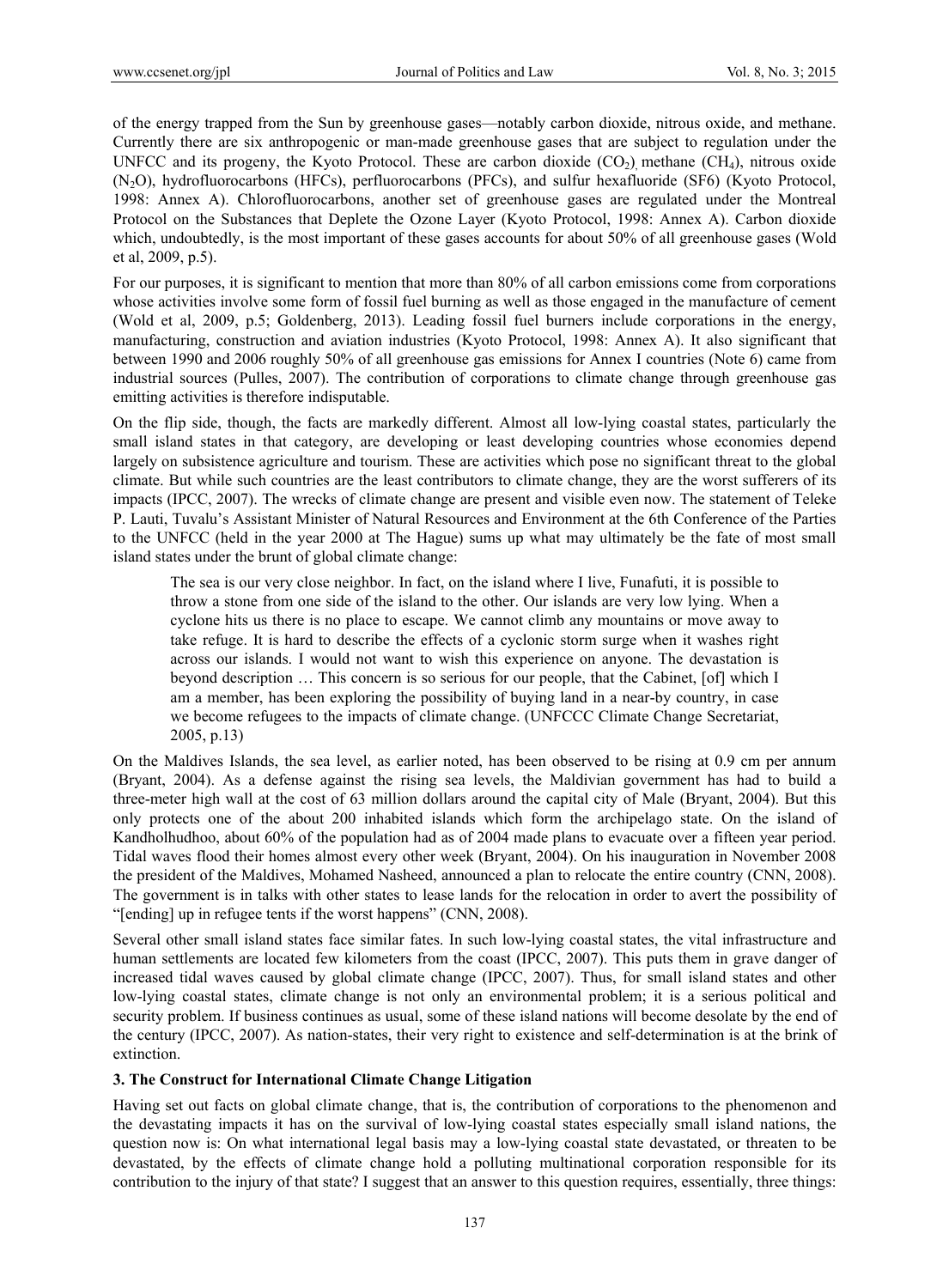(a) the establishment of an intelligible and plausible cause of action by the low-lying coastal state; (b) the establishment of the status of the polluting corporation as a subject of international law and hence its liability for climate change injuries; and (c) the establishment of universal jurisdiction as basis for a national court to exercise jurisdiction over the polluting corporation.

#### *3.1 Cause of Action: Climate Change as Violation of International Human Rights Law*

The impacts of climate change on low-lying coastal states particularly, small island states may constitute a violation of international human rights law. The customary law right to existence and self determination which has been affirmed in several international law instruments is implicated by climate change, at least, as far as small island states are concerned. The International Covenant on Civil and Political Rights 1966 declares that: "All peoples have the right to self-determination….*In no case may a people be deprived of their own means of subsistence*" (Art.1). (*Emphasis added*). Its sister convention, the International Covenant on Economic, Social and Cultural Rights 1966 uses the exact same language in article 1 thereof: "All peoples have the right to self-determination….*In no case may a people be deprived of their own means of subsistence*". (*Emphasis added*). The African Charter on Human Peoples' Rights 1981 (the African Charter) also declares the right in the following terms: "*All peoples shall have the right to existence.* They shall have the unquestionable and inalienable right to self- determination" (Art.20) (*Emphasis added*). As earlier noted, small island states are already being afflicted by the impacts of climate change. They are losing their territories. That territory is one of the most important factors in the constitution of a nation-state is an undeniable fact of international law (Note 7). In this regard, a proposition that international law should afford no remedy to peoples whose existence are threatened in this manner cannot be acceptable. Such a proposition would make nonsense of international law particularly its human rights protection regime. What makes it even more compelling to consider these climate change injuries as actionable is the fact that climate change is not a mere act of God. It is a human induced phenomenon as the scientific evidence clearly proves (IPCC, 2007). It is on this basis, that it is argued, that small island states afflicted by the impacts of anthropogenic climate change, may lawfully assert international legal claims against corporations who are no mean contributors to their injuries. A valid cause of action within this context could be founded on a violation of the customary law right to existence and self-determination.

#### *3.2 Corporations as Subjects of International Law*

To be a competent defendant to an international climate change suit, a polluting corporation must be shown to be a subject of the international legal system. And to qualify as a subject of international law, an entity must be capable of "possessing international rights and duties and the capacity to maintain its rights by bringing international claims" (Brownlie, 2008, p.57). That corporations, particularly multinational corporations, some of which have more resources and influence than some states (Brownlie, 2008, p.66), fit into this definition is undeniable. Two grounds could be advanced in support of this position. First, there is nothing conceptually wrong with considering corporations are subjects of international law, which by extension will be a basis for them to claim certain rights and to be equally held accountable for their actions on the international plane. Secondly, there is enough state practice to validate the conclusion that corporations are in fact subjects of international law albeit to a limited extent. Suffice it to say, however, that to be a subject of international law it is not necessary that an entity be fully possessed of all the rights and liabilities accorded to states, as "the subjects of law in any legal system are *not necessarily identical in their nature* or in the extent of their rights, and their nature depends upon the needs of the community" (*Reparations Case*, ICJ Reports, (1949) pp. 174, 178)(*Emphasis added*).

#### 3.2.1 The Conceptual Basis for the International Legal Personality of Corporations

It is undeniable that the traditional view under international law had been that only states qualified as subjects of international law (Jessup, 1948, p.15). But like any other body of law, international law is dynamic and has been undergoing continuous development (Note 8), at least within the last sixty years or so. The end of the Second World War and the establishment of the United Nations marked the beginning of a new era for international law—it entered its modern era. The old world's view on many aspects of international law including, subjects of the international legal system has undergone significant change. The trial of the war criminals of World War II before the Nuremberg and Tokyo Tribunals marked the start of that change (Shaw, 2008, pp. 259,399 & 400). At least since then it no longer remains the view that only states are the entities that possess rights and liabilities sufficient to qualify them as subjects of international law (Ratner, 2001, p. 473). Soon to join the group of international legal persons was the United Nations and by extension other international intergovernmental organizations. In the *Reparations case*, the International Court of Justice (ICJ) held that the United Nations is a "subject of international law capable of possessing international rights and duties and…has capacity to maintain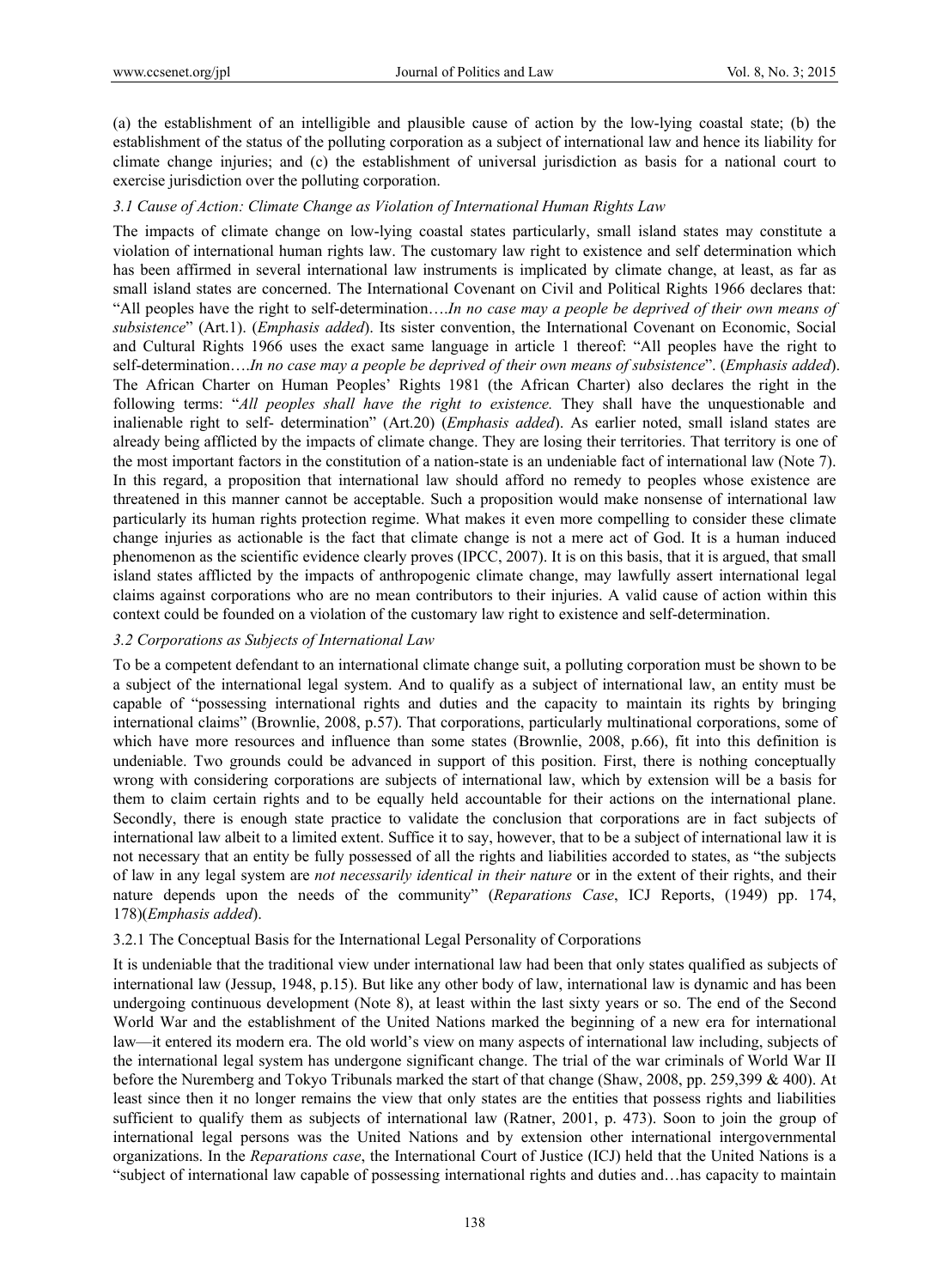its rights by bringing international claims" (Reparations case, p. 179). Many other entities which under the traditional view of international law could not be considered subjects of international law are now generally accepted as international legal persons with rights and liabilities as the demands of international life require (Reparations case, p. 178).

In view of these developments it is hard to see the conceptual barriers that prevent a similar status from being accorded to corporations, at least multinationals. Indeed, a presumption of any such a barrier would be rebutted by modern principles of international law. So, for instance, if properly construed, there is no reason why the standards set out in the Universal Declaration of Human Rights should not apply to corporations. The Declaration was proclaimed as "a common standard of achievement for all peoples and all nations, [and] to that end every individual and *every organ of society*" (Note 9). Therefore, it is not only states that have the duty to keep the "Declaration constantly in mind, and "to secure [its] universal and effective recognition and observance" (Note 10). Indeed it is a strongly shared view that "*every individual"* as used in the Declaration "includes juridical persons." (Henkin, 1999; Int. Council on Human Rights Policy, 2002). "*Every individual* and *every organ of society* excludes no one, no company, no market, no cyberspace. The Universal Declaration applies to them all" (Henkin, 1999). Even if the idea of construing "every individual" to include corporations is implausible, it would clearly not be farfetched to suggest that *"organ*" as used in the Declaration's preamble connotes an "institution or group of people or thing which performs some function" and so would encompass corporations in view of their "clear economic (and increasingly social) functions in the society" (Henkin, 1999). Some may argue that even if "organ of society" can be construed to include corporations, it still does not make a difference because the Declaration is not a binding treaty. But, this is where it becomes important to stress the customary character the Universal Declaration on Human Rights has attained, thereby making its principles universally binding as opposed to being merely persuasive (Note 11).

3.2.2 State Practice in Support of the International Legal Personality of Corporations.

State practice sufficiently supports the international legal personality of corporations. Through various acts including treaty making, judicial decisions and international trade and investment transactions (Note 12), the international community has come to treat corporations as subjects of international law possessed of rights and responsibilities. As noted earlier, the Nuremberg Trials were instrumental in changing the orthodox view on subjects of the international legal system. Although individuals at the end of the day emerged as the undoubted new entrants to the international legal system, corporations were not written off. In a number of the cases tried, the Tribunals found that corporations had violated international law in contributing to the atrocities of the Second World War (Note 13). For instance in *United States v. Krauch* (the I.G. Farben case) (Note 14) the Tribunal observed that:

With reference to the charges in the present indictment concerning [the Corporation's] activities in Poland, Norway, Alsace-Lorraine, and France, we find that the proof establishes beyond a reasonable doubt that offenses against property as defined in Control Council Law No. 10 were committed by [the corporation] Farben, and that these offenses were connected with, and an inextricable part of the German policy for occupied countries...The action of Farben and its representatives, under these circumstances, cannot be differentiated from acts of plunder or pillage committed by officers, soldiers, or public officials of the German Reich... . Such action on the part of Farben constituted a violation of the Hague Regulations [on the conduct of warfare].

That the Tribunal made these findings of law respecting the corporation is significant, because as we know the Tribunal's jurisdiction was over individuals responsible for the crimes committed in the world war and not corporations. It, thus, buttresses the earlier point that there is in fact no conceptual barrier to regarding corporations as subjects of international law.

Subsequent practices of states have continued to validate rather deny this point. In the area of international trade and investment, contracts entered into between states and corporations have an "internationalized" character. This brings the rights and obligations assumed under those agreements within the domain of international law (Note 15). Again corporations, at least those involved in foreign investments, now have access to the International Center for Settlement of Investment Disputes (ICSID) and other international arbitral bodies where they are able to maintain their rights against states by asserting claims under international law (Note 16). In *Autronic AG v Switzerland* (1990) 12 EHRR 485 (at para.47), the European Court of Human Rights held, that "neither Autronic AG's legal status as a limited company, nor the fact that its activities were commercial, nor the intrinsic nature of freedom of expression can deprive Autronic AG of the protection of Article 10" (Note 17).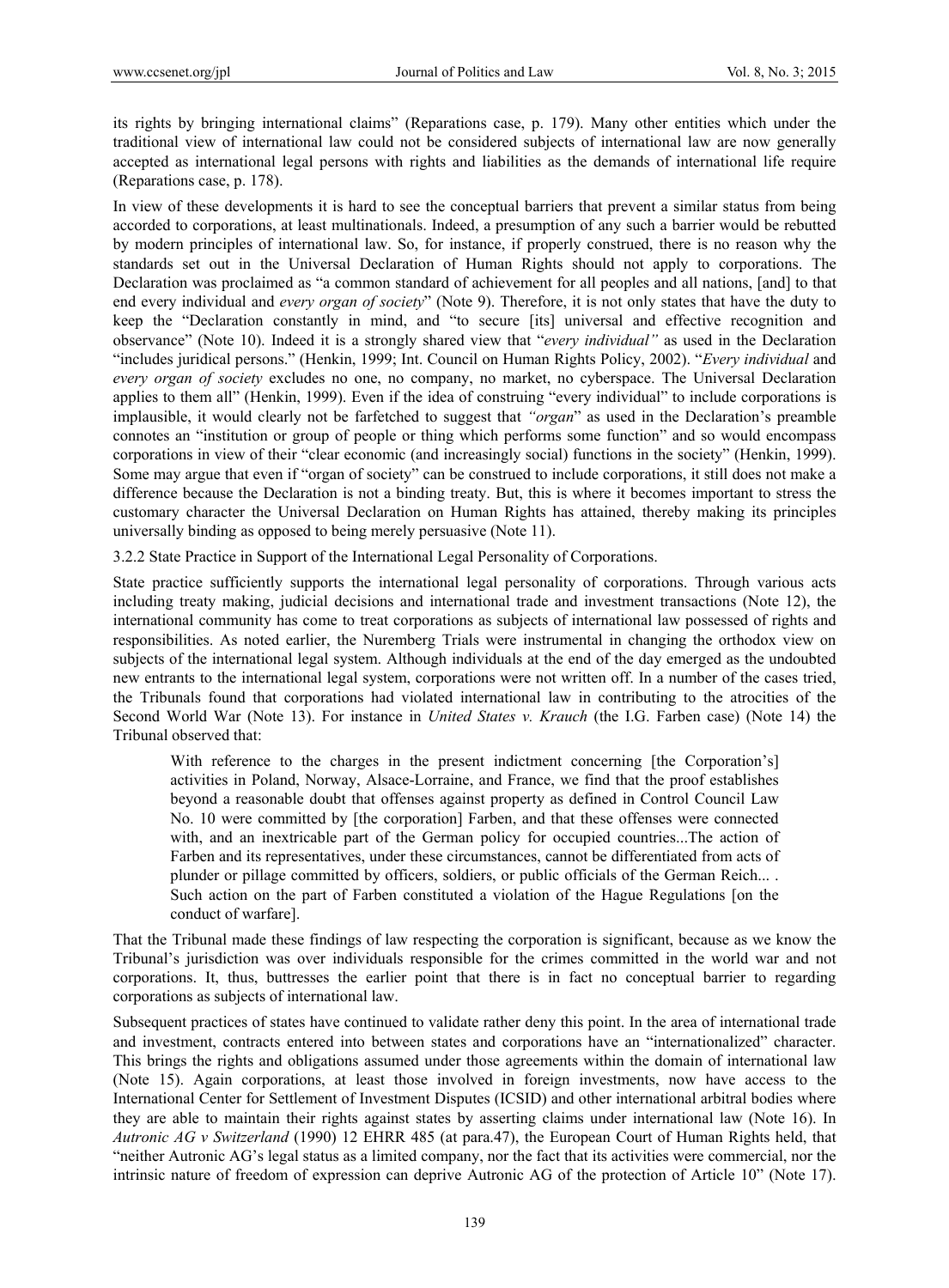"The Article applies to "everyone", whether natural or legal persons" (*Autronic AG,* para. 47). Here, we see a corporation being accorded political rights under international law.

Also in the area of environmental law, which is our primary concern, the international community has continued to demonstrate its unequivocal posture in recognizing the legal personality of corporations, particularly as far as obligations under international environmental law are concerned. Under the 1992 Protocol to the International Convention on Civil Liability for Oil Pollution Damage, 1969, "the owner of a ship at the time of an incident" bears the responsibility for "any pollution damage caused by the ship as a result of the incident". A number of other treaties in the field of environmental law impose direct obligations on private actors including corporations for injuries caused by them to the environment and other international persons (Note 18). The 1960 Paris Convention on Third Party Liability in the Field of Nuclear Energy as amended by the 1964 and 1982 Protocols; the 1962 Brussels Convention on Liability of Operators of Nuclear Ships; the 1963 Vienna Convention on Civil Liability for Nuclear Damage; the 1971 Brussels Convention Relating to Civil Liability in the Field of Maritime Carriage of Nuclear Material; and the 1976 Convention on Civil Liability for Oil Pollution Damage Resulting from Exploration for and Exploitation of Seabed Mineral Resources are examples of such treaties under which non-state entities including corporations bear responsibility for injuries they cause to the environment and third parties.

Running through all these state practices (i.e. the environmental treaties, as well as the judicial decisions discussed earlier)—which should also sufficiently evidence *opinio juris* (Lauterpacht, 1958, p.380)—is one common thread: that corporations are not beyond the reach of international law, not in terms of they claiming rights lawfully due them or being held accountable for violating rules of international law. This, it is submitted, should put to rest, any doubts that corporations are subjects of international law and could therefore, in appropriate cases, be held to be possessed of certain rights and obligations. From this premise, it is also axiomatic that a polluting corporation could be held accountable for its contribution to the devastating impacts of climate change on small island states and other low-lying coastal states.

# *3.3 Finding a Forum – The Role of Universal Jurisdiction of States*

The absence, at the international level, of an appropriate judicial forum for the redress of climate disputes is one of the important challenges to successful climate change litigation. The International Court of Justice's jurisdiction does not extend to non-state entities. A polluting corporation can therefore not be sued there. The Human Rights Committee, the body charged with overseeing the implementation of the International Covenant on Civil and Political Rights is also out of the question because, under the individual complaint procedure of the Covenant, the Human Rights Committee may only receive and hear complaints alleging violations of the individual rights against "state parties" to the Covenant. So here too, the utilization of the Human Rights Committee as forum for climate suits against polluting corporations is impossible because corporations are not parties to the Covenant.

It is in the face of these difficulties with finding an appropriate international forum for a climate change suit that the doctrine of universal jurisdiction comes in handy. The doctrine is founded in customary international law (Note 19). It posits that a state may exercise jurisdiction over certain violations of international law regardless of where the perpetrator or victim resides or where the crimes were committed. To put it simply, the courts of a state, under the doctrine of universal jurisdiction, may assert jurisdiction over certain violations of international law even though the offence or wrong was not committed in the territory of the state, nor are the perpetrators or victims subject to its jurisdiction (Note 20). No connecting factors are required.

Traditionally, the doctrine has been called in aid for the prosecution of some of the most serious violations of international law including piracy, slavery, genocide, crimes of aggression, war crimes, crimes against humanity, and torture when there are no other bases on which the state may assert jurisdiction. Due to its historical application to only the most serious crimes, some scholars have treated universal jurisdiction in a manner that creates doubt as to whether the doctrine is applicable in the civil context (see e.g., the Princeton Principles on Universal Jurisdiction 2001). The question of its applicability in the civil context will be answered affirmatively in the next few paragraphs. But for our present purposes, not only does this paper argue that universal jurisdiction applies in the civil context, but also that, corporations can indeed be competent defendants in climate suits under the doctrine.

#### 3.3.1 The Doctrine of Universal Civil Jurisdiction

As was noted earlier, universal jurisdiction has been historically viewed as being applicable in the criminal context. It is noteworthy, however, that this view does not posit that there is any conceptual barrier to its applicability in the civil context, nor does it deny that the doctrine has ever been applied in the civil context.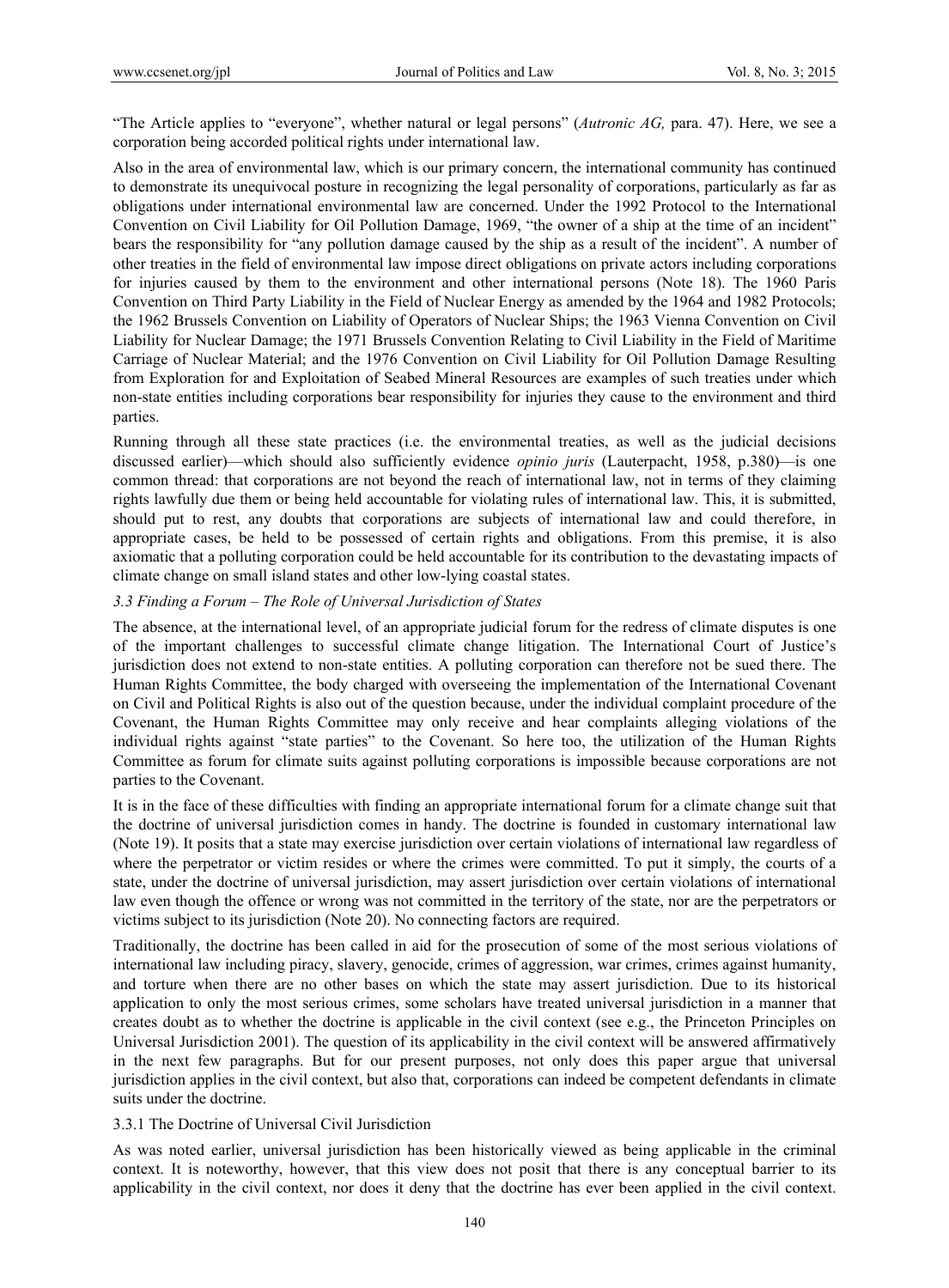While international law is firm its command to states, it is flexible in allowing them a margin of appreciation in the implementation of those obligations. International law requires no more than that states fulfill their obligations in good faith (Note 21); the method adopted is immaterial so long that method does not conflict with other positive obligations. In this regard, the fact that criminal procedure has often been used to provide justice in cases of gross violations of international law is not itself dispositive of the issue as to what methods international law commands, or if it indeed prescribes any method at all.

The long established basis of universal jurisdiction has been that certain violations of international law are so reprehensible that they are considered to be against the whole of mankind and ought not to go unredressed. Should it then matter more the procedure by which such violations are redressed, rather than whether they are effectively redressed in fact? In any case, the assertion that universal jurisdiction has historically been applied only in the criminal context cannot be a true representation of the development of the doctrine. In the Eighteenth Century, the view indeed was that "[w]hoever offends the state*, injures its rights*, disturbs its tranquility, or does it a prejudice in any manner whatsoever, declares himself its enemy, and exposes himself to be justly punished for it ... [The sovereign] should avenge his wrongs, punish the aggressor, and, if possible, *oblige him to make full reparations"* (Note 22) (E*mphasis added*). Professor Eugene Kantorovich in examining the state practice on piracy, the crime around which the doctrine developed, has also observed the historical practice to be that:

Universal jurisdiction over pirates applied to both civil and criminal proceedings. When a pirate ship was captured and brought into port, where the ship and its accoutrements would be sold in a prize proceeding, *those robbed by the pirates could bring suit in admiralty court requesting compensation from the proceeds of the sale.* These salvage suits could be brought even when there was no nexus between the pirates, their victims, and the jurisdiction where the salvage was held. (Kontorovich, 2004, p.192) (*Emphasis added*)

It is clear, therefore, that in the exercise of universal jurisdiction by states, the law has long recognized that "punishment of perpetrators is only part of the task" (Stephens, 2002, p.46). A full appreciation of the doctrine, therefore, requires one to recognize that there are "two halves of the accountability equation: punishment and [the civil remedy of] compensation" (Stephens, 2002, p.46).

 Again, a look at modern international law, particularly, international human rights law reveals that, international law is not so strict in its command to the extent of prescribing that only particular procedures may adopted in dealing with violations of international law. Article 8 of the Universal Declaration of Human Rights, for instance, provides that "everyone has the right to an *effective remedy by the competent national tribunals* for acts violating the fundamental rights granted him by the constitution or by law" (E*mphasis added*). Under the ICCPR, states undertake "to ensure that any person whose rights or freedoms… are violated shall have an effective remedy" and "that any person claiming such a remedy shall have his right thereto determined by competent *judicial, administrative or legislative authorities*, or by *any other competent authority provided for* by the legal system of the State" (Art. 2). Similar language is used in almost all other international human rights instruments (Note 23). These reinforce the point that the concern of international law is not necessarily with the method by which a violation is addressed, but rather the effectiveness of the remedy provided at the end of the day. There is therefore no reason why states should not apply universal jurisdiction in the civil context, if such application is effective enough to deal with the violation in question.

Another important point worth noting is that contrary to the views of some, the application of universal jurisdiction in the civil context has widespread support in the practice of states. An Amnesty International Report of 2012 reveals that most states that assert universal jurisdiction in the criminal context also "permit their courts to entertain civil claims in an *action civile* in criminal cases which are based on universal criminal jurisdiction" (Amnesty International, 2012, p.3). These include: Austria, Belgium, Denmark, Finland, France, Germany, Greece, Italy, Luxembourg, the Netherlands, Portugal, Spain and Sweden. Others are Argentina, Bolivia, China, Colombia, Costa Rica, Myanmar, Panama, Poland, Romania, Senegal and Venezuela. If civil claims for the recovery of compensation can be brought as part of criminal proceedings based on universal jurisdiction, then one wonders why a universal civil proceeding should be barred by international law merely because the jurisdiction is exercised independently of a criminal case.

The last point which ought to be made here is that, the distinction which some scholars seek to make between criminal and civil matters under the doctrine of universal jurisdiction is beside the point, and serves no purpose than confusing the doctrine. In the first place, the distinction between criminal offences and civil wrongs is one tenuous point which jurists are still struggling with as to where the dividing line should be drawn (Brownlie, 2008, p.300). In the United States for instance, the "Supreme Court's reasoning on issues such as the meaning of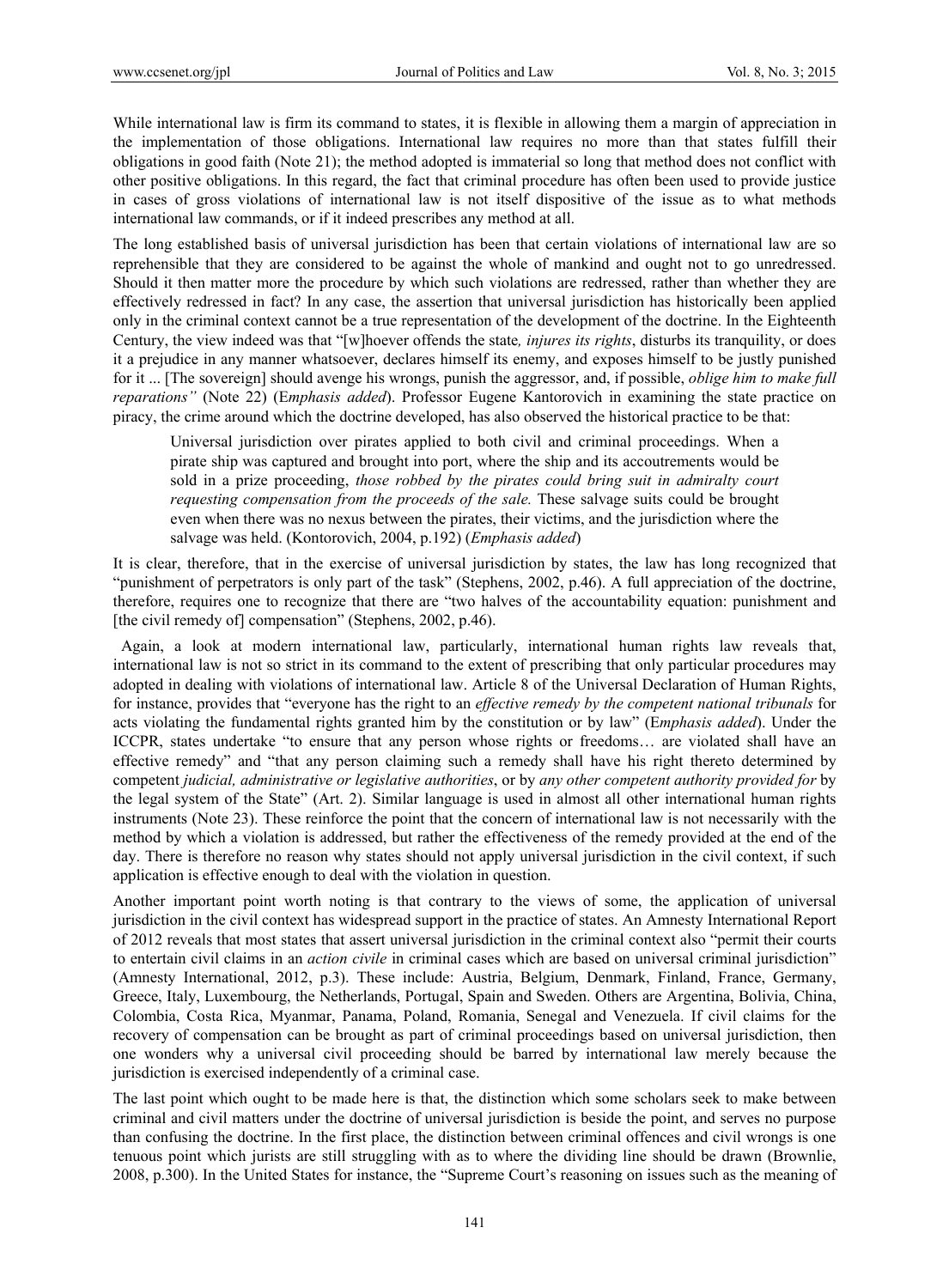punishment, punitive damages, and property forfeiture has been described as an *incoherent muddle*" (Stephens, 2002, p. 43  $\&$  44). This illustrates the difficulty involved in classifying an offence as either criminal or civil. What may be considered a civil offence or process in one state may be a criminal in another. In some states crimes may only be prosecuted a public authority, in others such proceedings may be initiated and prosecuted by private individuals (Stephens, 2002, p. 43  $\&$  44). The same difficulty is apparent in terms of the consequences attached to civil or criminal proceedings. While punitive damages are considered a civil remedy in, for instance, the United States, this may be viewed as anomalous in another jurisdiction (Note 24). In effect, no purpose is served by compartmentalizing into criminal and civil the violations of international law over which states may exercise universal jurisdiction. It is enough if the violation is sufficiently defined as one over which universal jurisdiction may be asserted, and states are left to redress those violations by the methods and remedies they consider appropriate and effective.

In concluding this sub-section, what becomes apparent is that, contrary to the beliefs of many, international law, in fact, does not frown on universal civil jurisdiction. The view that it does, is apparently informed by a misapprehension of the development of the doctrine, and the state practice in support of it. A climate change action may therefore, in appropriate cases, be brought against a polluting corporation in a national court under the doctrine of universal jurisdiction.

#### *3.4 The Viability of the Claim and Questions of Justiciability*

Throughout its history, the application of the doctrine of universal jurisdiction has been informed primarily by two rationales. The first is that a violation of international law over which universal jurisdiction is asserted must be, one that is, heinous; and the second, that there should be no other effective means of serving justice than by assuming jurisdiction (Stephens, 2002, p. 41 & 42). These principles, over the years, have informed the crimes over which universal jurisdiction has been exercised. If one accepts these grounds as the basis on which violations of international law should qualify for universal jurisdiction, then it seems that the ejection of islanders from their territories through climate change should be sufficient basis for the invocation of universal jurisdiction. There is no reason why human actions that cause nations to be submerged by the oceans and for millions of people to lose their lands, their means of livelihood and possibly their national identities should not be reprehensible enough to meet the heinousness prong of the test described above. Indeed if piracy whose heinousness is even doubted (Kontorovich, 2004, p.186) passes muster under the heinousness prong for the exercise of universal jurisdiction, then it becomes apparent why small island states should have a stronger case to assert that the threat to their self determination and existence is an international law violation over which universal jurisdiction can be exercised. Secondly, as it stands now, universal jurisdiction is essentially, the only means by which nations and peoples suffering this human induced catastrophe can obtain justice under international law. As has earlier been explained in this paper, there currently is no international forum within which the peoples afflicted by the impacts of climate can bring an action to obtain an effective remedy. The assertion of universal jurisdiction by national courts is therefore the only way out in this situation.

On the strength of these arguments it can be concluded that the threat climate change poses to the existence and self-determination of small island states provides a sufficient basis for them to invoke the universal jurisdiction of a national court in a climate suit.

#### 3.4.1 The Tests of Standing

In most national courts, it is not sufficient that the plaintiff has a grievance. It must be sufficiently established that the grievance is a justiciable cause of action (Note 25). To be justiciable, the plaintiff's claim must not be one that merely seeks an advisory opinion from the court. Nor must it be a claim that is "too remote or speculative to warrant judicial action", or one in which "changing circumstances developing after the initiation of the lawsuit have ended the controversy" (Sullivan & Gunther, 2010, p. 47). Above all, the plaintiff must have standing. Under this procedural requirement of standing, the plaintiff must "demonstrate that that it has suffered a concrete and particularized injury that is either actual or imminent, that the injury is fairly traceable to the defendant, and that it is likely that a favorable decision will redress that injury"(*Massachusetts v Environmental Protection Agency*, 549 U.S 497, 517). There can be no denying that a climate action by a small island state, afflicted by climate change, will meet all these requirements. As earlier indicated, some of these island states are already bearing the brunt of changes in the global climate. Lands are being lost to rising sea levels; homes are getting destroyed and peoples are being displaced. The Maldives has had to build a wall around its capital to prevent the city from being overtaken by the sea. Deals are being negotiated to lease lands abroad to relocate some of these island states. That these would qualify as particularized injuries can hardly be disputed. Indeed in *Massachusetts v EPA*, the United States Supreme Court on a similar basis, (that "rising seas have begun to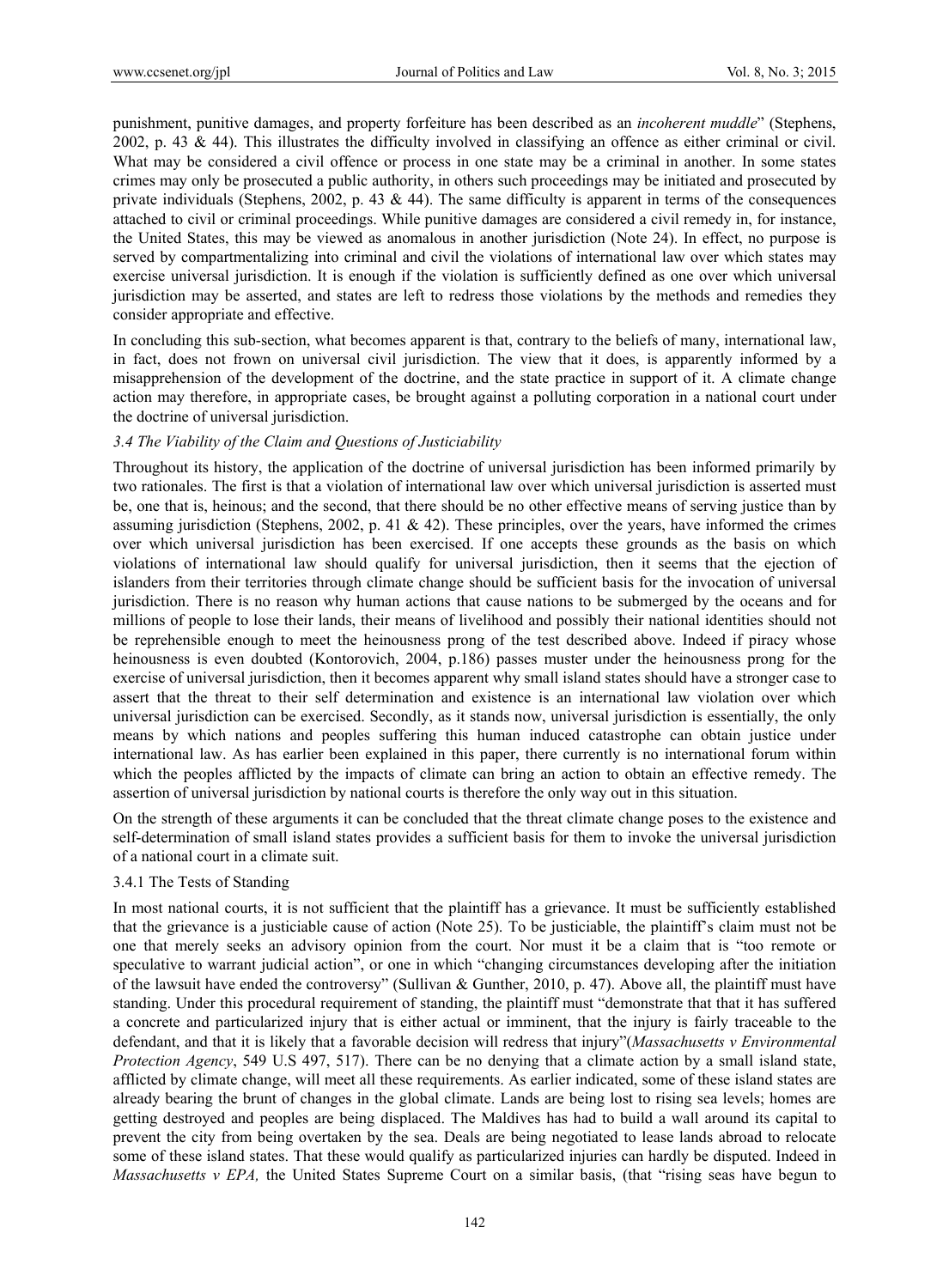swallow Massachusetts' coastal lands") held that Massachusetts had standing to bring its climate change action (Note 26).

On the second element of traceability or causation, again there is likely to be no difficulty in proving that the injuries suffered by a small island state are attributable to a heavy polluting corporation. It has been held that "while a defendant [may] not be the sole entity allegedly discharging pollutant into the atmosphere that may adversely impact the Plaintiffs, the fairly traceable element does not require that a plaintiff show to a scientific certainty that the defendant's and only the defendant's emissions are the source of the threatened [or actual] harm"(Note 27). In the recent Dutch case of *Urgenda Foundation v The State of the Netherlands (Ministry of Infrastructure and the Environment)* (Judgment: 24 June 2015) a similar reasoning was applied by the court. The plaintiff had argued that by failing to take effective measures to reduce carbon emissions, the Netherlands was, inter alia, breaching the duty of care it owes to its current citizens and future generations to preserve the environment from the hazards of climate change. One of the defenses the government put forward was that the carbon emissions of the Netherlands were negligibly insignificant to be the basis for any liability. Rejecting this defense, the Court held that "the single circumstance that the Dutch emissions only constitute a minor contribution to global emissions does not alter the State's obligation to exercise care towards third parties" (*Urgenda Case*, para. 4.79). In effect, the court held that the Netherlands was vicariously responsible for the emissions of its polluting corporations. Now, recall—as previously established— that polluting corporations may independently of their host states be held liable for their internationally wrongful acts. If that is so— which in fact is the case— then there is no reason why the principle in the *Urgenda case* should not, with equal force, apply to a polluting corporation that is sued by an island state suffering from climate injuries. Indeed the authorities discussed so far on this point unanimously lean towards this position: that as far the ravages of climate change and other environmental harms are concerned, no contribution of any single defendant is too small to escape liability. So in the event that it is sued, it will be immaterial for a defendant corporation to argue that it could not be solely responsible for the predicament of the island state. That there are other corporations, perhaps in other countries, which are more responsible, may not be a valid defense for the corporation.

The third element of the standing requirement is also very likely to be met by a plaintiff island state. The gist of this so-called "redressability" prong is that, the dispute must be one capable of redress through a judicial proceeding, and that a "favorable decision will likely redress that injury" (Note 28). Here too, the "plaintiffs need not show that the entire problem (for instance global warming) will be cured if the Plaintiffs prevail in the action, or that the challenged action is the exclusive source of [the] harm" (Note 29). It is sufficient if the plaintiffs prove that "the risk of catastrophic harm, though remote, is nevertheless real", and that "that risk would be reduced to some extent if the petitioners received the relief they seek" (Note 30). Small islands states are suffering more than just a risk of harm; they are being afflicted by the adverse impacts of climate change even now. There is therefore no doubt that a successful climate change action which compels a corporation to either make reparations for the injuries suffered, or reduce its levels of emission will go a long way to ameliorate the plight of the suing small island state. Accordingly, this prong of the justiciability test is also likely to be met.

#### **4. Conclusion and some Prudential Considerations**

I have so far sought to argue, in this paper, that due to the unavailability of international judicial forums where climate change actions could be heard, it is at least conceptually possible for a national court to assume that responsibility. This I have argued will be possible within the context of a suit by a small island state or other low-lying coastal state against corporations that heavily emit greenhouse gases. Corporations, as I have sought to demonstrate, are subjects of international law and can therefore be held liable for injuries they cause to other international actors—in this case small island states which are, and will continue to be, the worst sufferers of anthropogenic climate change.

I have also argued that universal civil jurisdiction is not barred by international law, and therefore it could serve as the vehicle by which national courts may hold corporations accountable for their contributions to global climate change under international law.

Last, but not least, I have argued that the threat and actual dangers climate change poses to the existence, viability and self-determination of small island states could be a legitimate cause of action upon which a national court may assert universal jurisdiction over a corporate defendant in a climate change litigation. It has been additionally argued, under this point, that procedural requirements of standing required in national courts will pose no threat to the success of such a climate change action.

There are however some outstanding issues. Although they may not pose any threat to the legal construct I have so far sought to build, they are nonetheless worth addressing.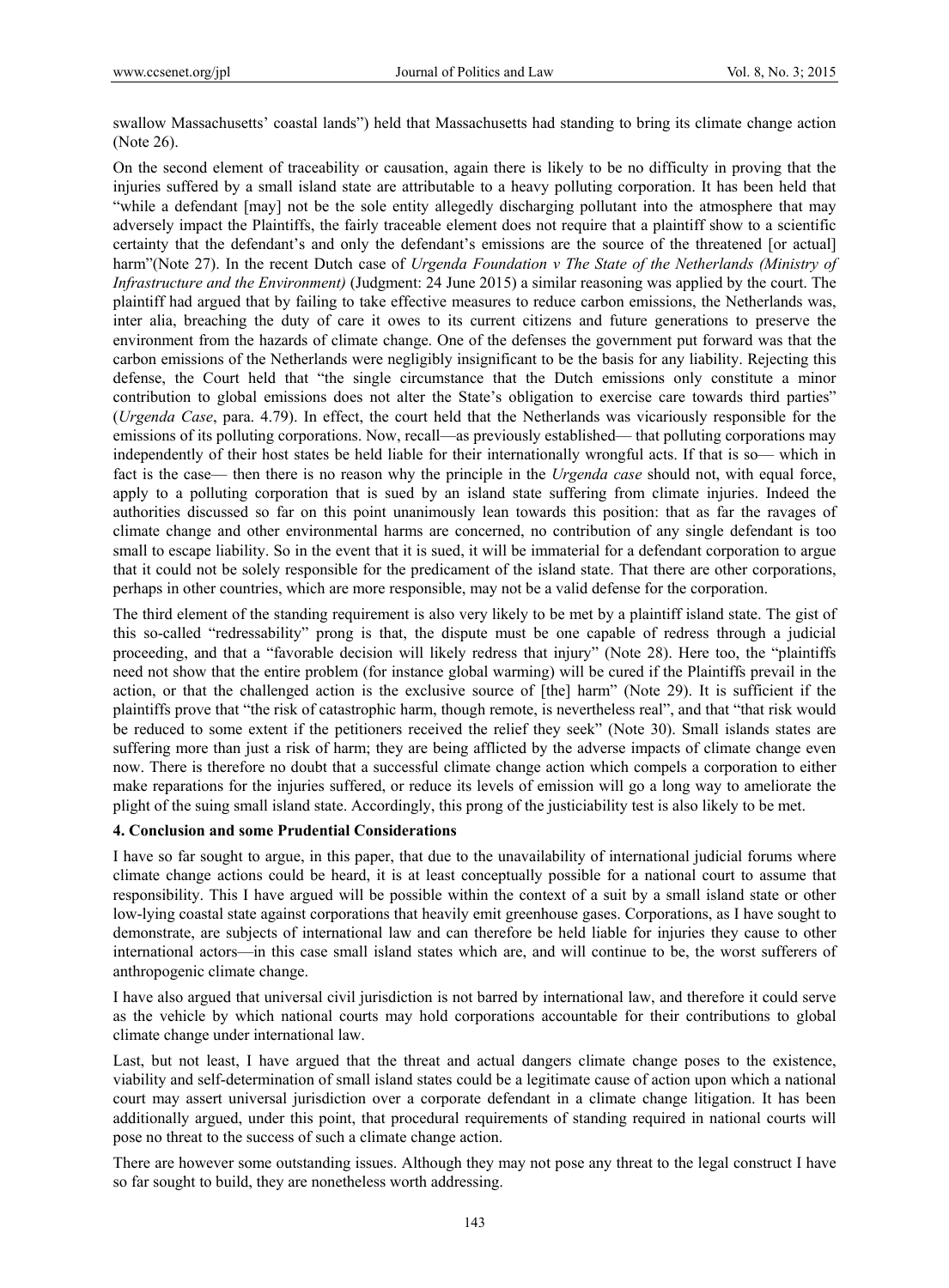# *4.1 Who May Sue – Individuals or Their States?*

The right to existence and self-determination by its nature is a collective right and not an individual one. This implies that its exercise may only be done collectively or by individuals acting in a representative capacity. While it is legally conceivable, that a group of people within a state (e.g., indigenous minorities) may competently and independently of the state assert this right, as far as the climate change is concerned, it will be prudent if the state exercised the first option to bring the suit. This will avoid multiplicity of suits and ensure an organized and orderly litigation of claims. It will also act as safeguard against the situation where individual claims may be dismissed on grounds that they have not sufficiently proved that they are bringing the action in a representative capacity.

# *4.2 Where to Sue – Forum of the Complainant State or That of a Foreign One?*

As sovereign states with competent judicial authorities, there is no reason why the courts of low-lying coastal states may not exercise universal jurisdiction within the context and manner described in this paper. However, prudence would dictate that a plaintiff island state should rather choose the courts of a foreign country in a climate change suit. Before looking at the prudential considerations behind this proposition though, it is important to dispel, at once, the misconception that might be created by a sovereign island state suing in the courts of another sovereign state.

The well known rule at customary law is that one sovereign may not subject another sovereign to its jurisdiction. The rule is summed up in the Latin maxim of "*par in parem non habet imperium*". This has been affirmed in treaties, writings of publicists and many judicial decisions including *The Schooner Exchange v MacFaddon* 7 Cranch 116 (1812). But it is significant to note, that while the rule obliges a state *not to subject* another sovereign state to its jurisdiction, the rule has never been understood to mean that a sovereign state may never waive its own right to immunity and thereby subject itself to proceedings in the forum of another state (Brownlie, 2008, p. 325). As a matter of fact, it is recognized that a state may itself institute proceedings before the courts of another state or intervene in a proceeding pending before such a court for the purposes of protecting its rights and interests (Note 31). Consequently, it would not be legally anomalous for an island state, ravaged by climate change, to institute a suit against a polluting corporation in the court of a foreign state to seek redress.

Indeed as noted from the outset, it would be prudent for the plaintiff island state to go for that option. A number of policy reasons explain this proposition. First, there are issues of credibility of the action. Even though the courts of a complainant state may be independent, politically there could be questions about whether the defendant corporation may receive a fair trial. Bad press and international criticism could mar the credibility of the process. And as far this is concerned one cannot rule out the possibility that some of these corporations could finance smear campaigns to attack the good faith of the state and its courts, and hence kill the action in the media even before it sees the light of day.

Secondly, almost all small island states and other low-lying coastal states are developing nations or least developing states. They have small economic powers and hence little or no clout in international politics and international public opinion. The host states of some these polluting corporations which feel that a climate change action against a corporation threatens their economic interest may employ various tactics to kill the suit. And in any case, a lot of these corporations themselves have more economic and political influence than some of the island states. They can therefore use various means to ensure that an action does not succeed. This underlines the reason why it will be better for a complainant state to submit itself to the jurisdiction of another state, preferably, a developed and climate friendly nation. That will likely prevent or at least minimize the risks associated with the small island state pursuing the action in its own national courts.

Thirdly, choosing the forum of a third country, also offers the complainant state the chance to select a country within which the defendant corporation operates, or has an office, a subsidiary or other business interest. While this is not necessary for triggering the jurisdiction of forum state (because no connecting factors are required for the assertion of universal jurisdiction), that will be important for ancillary processes such as service of the complaint and other documents, and ultimately the execution of the judgment, should the remedy claimed by the complainant state be granted. If the corporation has a presence in the forum state, it would be easier for those ancillary processes to be implemented.

It is for the foregoing reasons, that it would be prudent for a complainant to submit itself to the jurisdiction of the national court of a third state, notwithstanding that its own courts may properly assert jurisdiction.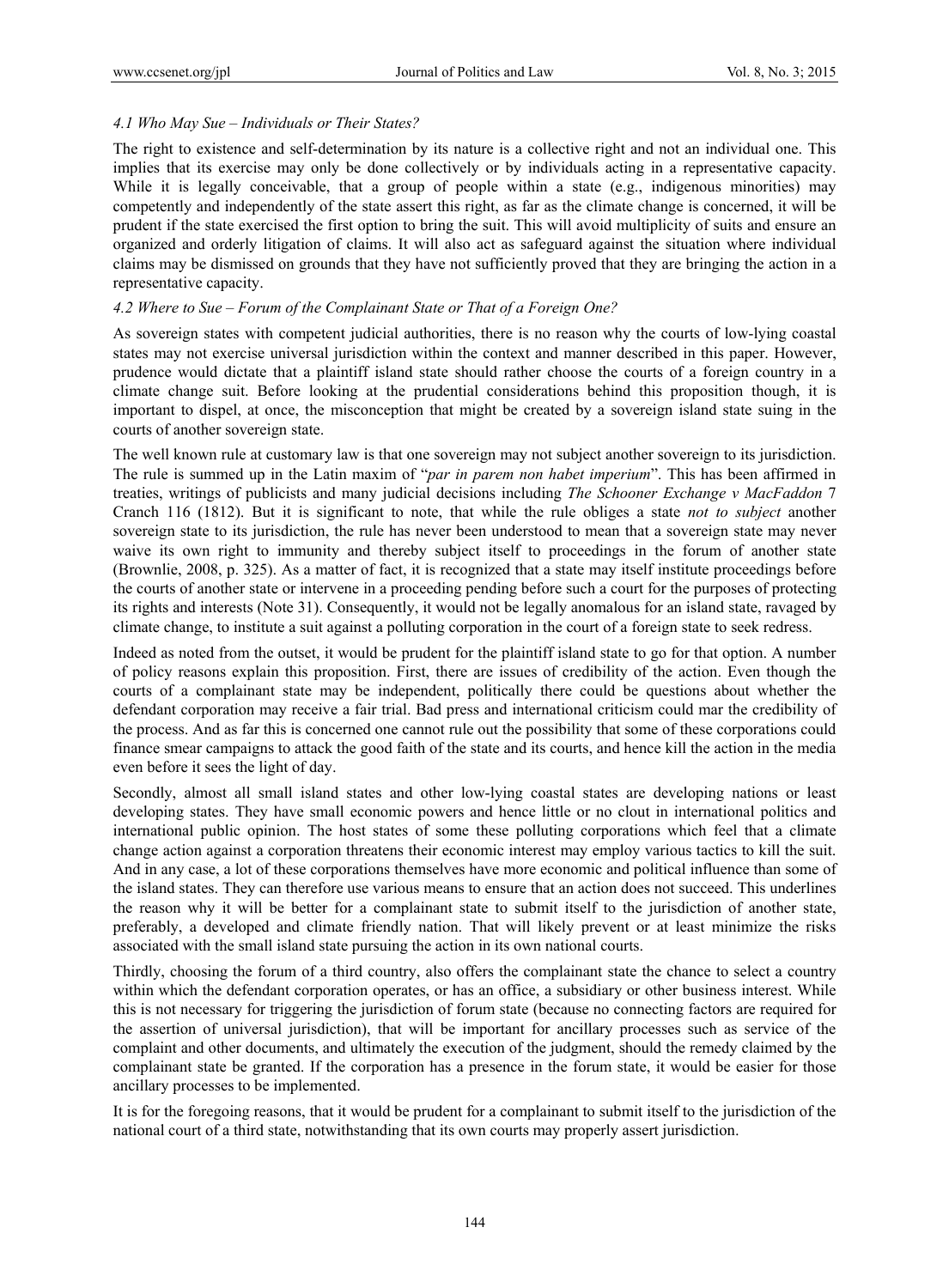## *4.3 What Remedies May Be Sought and How Will They Be Enforced?*

As far as remedies are concerned, both the complainant states and the national courts exercising jurisdiction could be creative about them. But for the purposes of this paper, one could think of monetary compensation. That could be useful for financing climate change mitigation and adaptation measures such as the building of sea defense walls or even leasing lands in third states to relocate populations affected by the impacts of climate change. There could also be orders directed at the company to, either alone or in negotiation with the complainant state, develop a climate change mitigation policy for the company with specific targets for emission reduction. Also, there is no reason why potential remedies cannot be in the form of a formal acknowledgement and apology by the defendant corporation for its contribution to the injury of the complainant state. Such an acknowledgement and apology may either be granted as a sole remedy or in addition to any other remedy granted by the court.

The enforcement of a remedy will invariably depend on the domestic legal procedures of the forum state and of course, also, on the cooperation of the international community if the corporation is neither hosted nor has any substantial business interests in the forum state. This is why, as earlier noted, it would be prudent for a complainant state to choose the forum of a third state in which the defendant corporation has some business interests. If the corporation has a presence in the forum state, execution of the judgment could definitely be easier.

#### *4.4 The Political and Diplomatic Implications*

There is no doubt that the practical application of this theory will come with problems. It may create diplomatic tensions between a complainant state and a defendant corporation's host state, especially where the host state feels that its economic interests are being threatened. Such political and diplomatic tensions would be natural reactions and cannot necessarily affect the legal validity of the action. They must, however, be managed for the sake of friendly relations among states.

In view of this, and the other practical difficulties the application of this theory would generate, it is suggested that it would be best to execute this agenda within the framework of an international agreement or memorandum of understanding (MOU). Such an MOU could, for instance, be arranged between small island states and the European Union, whereby European States agree to permit their courts to hear climate change claims brought by affected island states. The European Union is obviously the preferred choice because within the developed world, it is the block which has consistently shown a more progressive attitude to dealing with climate change. Within the framework of such an MOU, issues like service of complaints on defendants, enforcement of judgments, multiplicity of suits and all other matters which are likely to generate controversy and political tensions could be dealt with. This should also provide some uniform guidelines to courts which accept to exercise jurisdiction in climate change suits, and hopefully make the process more credible, transparent and less controversial.

## **References**

- Amnesty International. (2012). *Universal Jurisdiction: The Scope of Universal Civil Jurisdiction*. Retrieved from http://documents.law.yale.edu/sites/default/files/Amnesty%20International%20-%20Universal%20Jurisdicti on\_%20The%20scope%20of%20universal%20civil%20jurisdiction%20\_%20Amnesty%20International.pd f
- Brownlie, I. (2008). *Principles of Public International Law* (7th ed.). Oxford Univ. Press.
- Bryant, N. (2004, July 28). *Maldives: Paradise soon to be lost*. BBC. Retrieved from http://news.bbc.co.uk/2/hi/south\_asia/3930765.stm
- CNN. (2008, November 11). *Sinking Island's Nationals Seek New Home*. Retrieved from http://edition.cnn.com/2008/WORLD/asiapcf/11/11/maldives.president/index.html#cnnSTCText
- Craig, J. (2012). *Safeguarding Water and Food Supplies*. Rosen Publ'g Group.
- Goldenberg, S. (2013, November 20). *Just 90 companies caused two-thirds of man-made global warming emissions*. The Guardian. Retrieved from http://www.theguardian.com/environment/2013/nov/20/90-companies-man-made-global-warming-emission s-climate-change
- Greenspan, M. (1959). *The Modern Law of Land Warfare*. Univ. of California Press.
- Henkin, L. (1999). The Global Market as Friend or Foe of Human Rights: The Universal Declaration at 50 and the Challenge of Global Markets' 25 *Brooklyn J. Int'l L. 17.*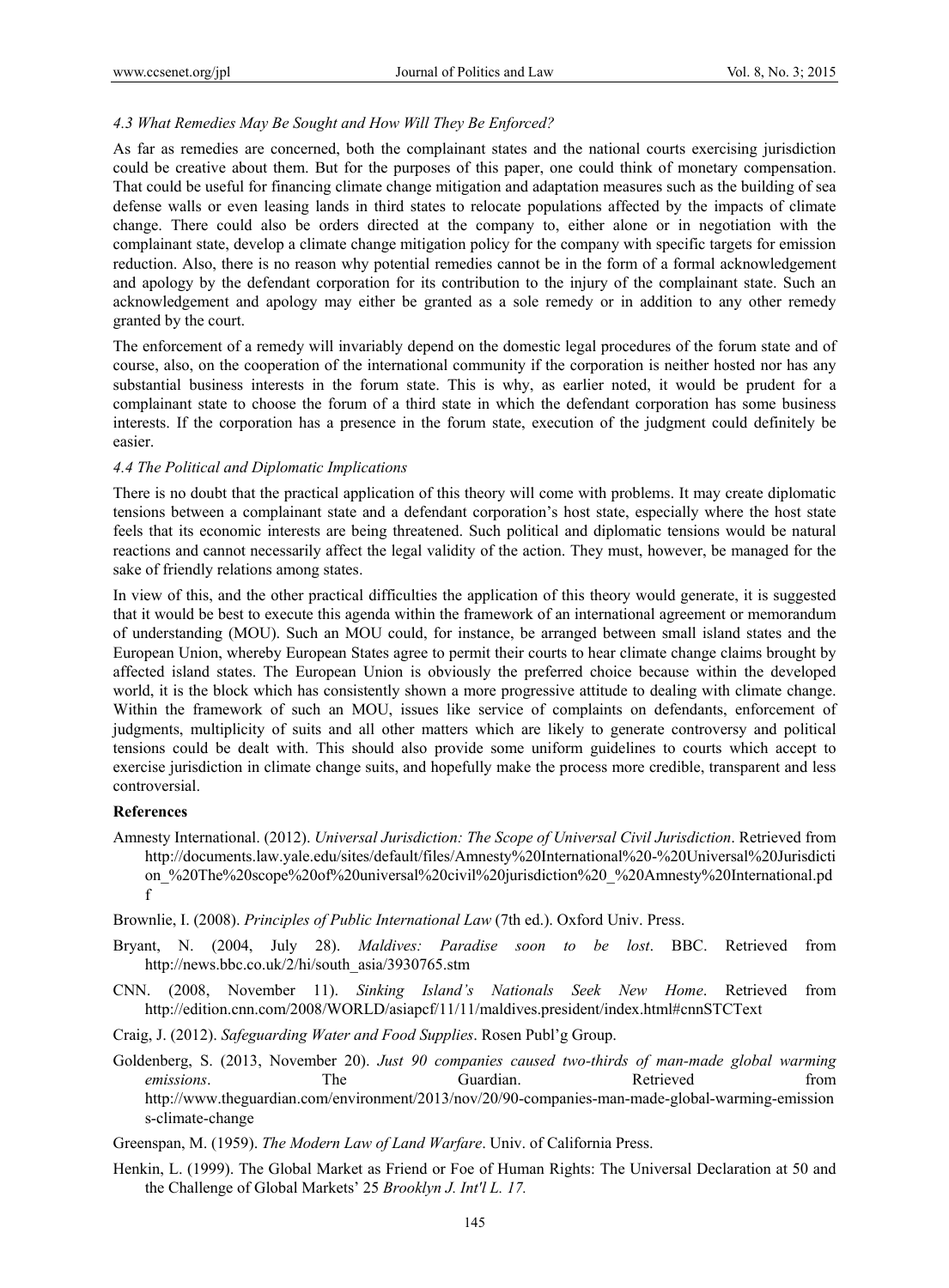IPCC Homepage. http://www.ipcc.ch/organization/organization.shtml

- IPCC. (2007). *Fourth Assessment Report, The Physical Science Basis: Summary for Policymakers.* Retrieved from http://www.ipcc.ch/publications\_and\_data/ar4/wg1/en/spmsspm-direct-observations.html
- Jessup, P. (1948). *A Modern Law of Nations: An Introduction*. New York, The Macmillan Co.
- Kontorovich, E. (2004). The Piracy Analogy: Modern Universal Jurisdiction's Hollow Foundation, 45 *Harv. Int'l. L.J.183.*
- Lauterpacht, H. (1958). *The Development of International Law by the International Court*. London
- Macedo, S. (Ed.). (2001). *The Princeton Principles on Universal Jurisdiction*. Princeton Program in Law & Public Affairs.
- Palevich, R. (2012). *The Lean Sustainable Supply Chain: How to Create a Green Infrastructure with Lean Technologies*. FT Press.
- Politis, N. (1928). *The New Aspects of International Law*. Washington.
- Pulles, T. (2007, July). Can *Non-C02 Gas Emissions from Industrial Facilities be Included in Emission Trading?* Presentation delivered at the Symposium on Non-CO2 Greenhouse Gases (NCGG-5), Wageningen. Retrieved that the contract of the contract of the contract of the contract of the contract of the contract of the contract of the contract of the contract of the contract of the contract of the contract of the contract of https://www.google.com.gh/webhp?sourceid=chrome-instant&ion=1&espv=2&ie=UTF-8#q=tinus%20pull es%2c%20can%20non-c02%20gas%20emissions%20from%20industrial%20facilities%20be%20included %20in%20emission%20trading%3f%2c
- Ratner, S. R. (2001). Corporations and Human Rights: A Theory of Responsibility. *111 Yale L.J. 443.* http://dx.doi.org/10.2307/797542
- Stephens, B. (2002). Translating Filartiga: A Comparative and International Law Analysis of Domestic Remedies for International Human Rights Violations, *27 Yale J. Int'l L. 1.*
- Sullivan, K. M., & Gunther, G. (2010). *Constitutional Law*. Foundation Press.
- The International Council on Human Rights Policy. (2002). *Beyond Voluntarism: Human Rights and the Developing International Obligations of Companies.* Retrieved from http://papers.ssrn.com/sol3/papers.cfm?abstract\_id=1553201
- UNFCC Climate Change Secretariat. (2005). *Climate Change: Small Island Developing States.* Retrieved from http://unfccc.int/resource/docs/publications/cc\_sids.pdf
- *Urgenda Foundation v The State of the Netherlands (Ministry of Infrastructure and the Environment)* C/09/456689 / HA ZA 13-1396 (English Translation). (Judgment: 24 June 2015). Retrieved from http://uitspraken.rechtspraak.nl/inziendocument?id=ECLI:NL:RBDHA:2015:7196
- Wold, C., Hunter, D., & Powers, M. (2009). Climate *Change and the Law.* LexisNexis.

## **Notes**

Note 1. The IPCC is the body of experts created in 1988 by the United Nations Environmental Programme (UNEP) and the World Meteorological Organization (WMO) to provide the world with the needed scientific knowledge on climate change and its potential impacts on the world environment and the global socioeconomic system.

Note 2. See also The Fifth Assessment Report 2014, Summary for Policy Makers, available at <https://www.ipcc.ch/pdf/assessment-report/ar5/wg1/WG1AR5\_SPM\_FINAL.pdf> ("Warming of the climate system is unequivocal, and since the 1950s, many of the observed changes are unprecedented over decades to millennia. The atmosphere and ocean have warmed, the amounts of snow and ice have diminished, sea level has risen, and concentrations of greenhouse gases have increased. Each of the last three decades has been successively warmer at the Earth's surface than any preceding decade since 1850.")

Note 3. The UN Framework Convention on Climate Change could only go as far producing broad (and perhaps some controversial) principles on the problem; no binding commitments to reducing climate change were adopted.

Note 4. This difficulty is explained by the fact that the International Court of Justice's jurisdiction does not extend to non-state entities. And even with states, the ICJ's jurisdiction is not compulsory; states have to agree to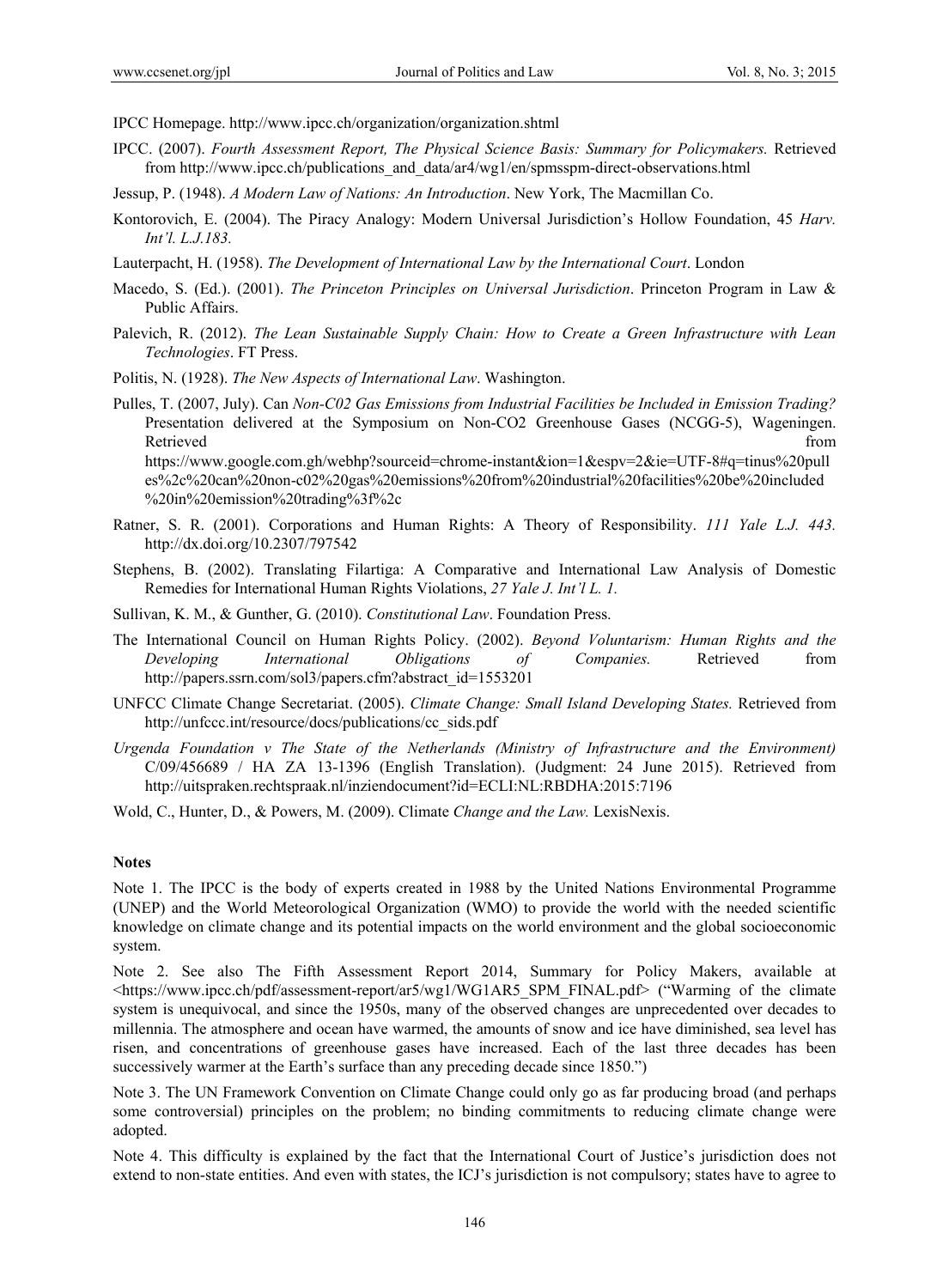submit their dispute to the Court for resolution. It is doubtful whether any country, particularly the major greenhouse gas emitting ones, will consent to being sued in the Court. The other international forum which could possibly have been utilized in a climate change suit would have been the Human Rights Committee, the body charged with overseeing the implementation of the International Covenant on Civil and Political Rights. The Committee, under the individual complaint procedure of the Covenant, receives and hears complaints alleging violations of individual rights by state parties to the Covenant. These complaints can however be lodged only by identifiable individuals against state parties to the Covenant. So, obviously, there can be no complaints lodged with the Committee against corporations for violations of human rights, within the context of climate change because they are not even parties to the Covenant.

Note 5. The IPCC has so far issued five Assessment Reports—1990, 1995, 2001, 2007 and 2014

Note 6. Annex I countries are those developed nations and countries with "economies in transition" that are parties to the UNFCC and have undertaken special commitments to combat climate change.

Note 7. See Article 1 of the Montevideo Convention on the Rights and Duties of States 1933 which spells the criteria for statehood under international law. It is noteworthy that the criteria have become principles of customary law.

Note 8. *See* Politis, (1928) *The New Aspects of International Law*, p.31 ("Formerly the Sovereign state was an iron cage for its citizens from which they were obliged to communicate with the outside world, in a legal sense, through very close-set bars. Yielding to the logic of events the bars are beginning to open. The cage is becoming shaky and will finally collapse"); quoted in *Jessup*, at pp. 15, 16

Note 9. See The Preamble to the Universal Declaration.

Note 10. Same as Note 9.

Note 11. Although there are pockets of scholars who doubt the customary character of the Declaration, the overwhelming amount of state practice leads irresistibly to the conclusion that the UDHR or at least the great majority of the standards set therein have become customary law. The adoption and ratification of the ICCPR and ICESCR which sets out in binding obligations substantially the same rights are those contained in the Declaration evidences this. Many states have also adopted constitutions containing bills of rights which substantially adopt and affirm the rights set forth in the Declaration. These consistent and widespread acts of state practice over the last sixty years for which the Declaration has been in existence validate the customary status it has attained.

Note 12. See for instance *Texaco v Libya* 53 ILR 387; also discussed in *Shaw*, at p. 829

Note 13. See for instance *United States v. Flick, United States v. Krauch, United States v. Krupp* and *The Zyklon B Case* in all of which persons working through corporations committed and/or contributed to various atrocities in the war— digested in Steven R. Ratner, 'Corporations and Human Rights: A Theory of Responsibility', 111 YALE L.J. 443.

Note 14. Digested in *Ratner* at p. 473

Note 15. See Note 12 above and also *Bankswitch (Ghana) Ltd v Ghana* (PCA 118294) (Arbitration Award: 11 April 2014) *Paragraph 11.64* –("Indeed, when a State party enters into a commercial contract with a foreign party, even in the case of a contract that names a domestic legal regime as the governing law, international law will apply to some aspects of the contract.")

Note 16. See The Convention on the Settlement of Investment Disputes between States and Nationals of Other States, 1965 (the ICSID Convention), article 25

Note 17. Article 10 of the European Convention on Fundamental Human Rights and Freedoms 1950 guarantees the freedom of expression.

Note 18. It is immaterial that the obligations imposed directly on private actors including corporations are to be enforced in national forums. Indeed states have customary law obligations to respect international law (*pacta sunct servanda*) and also to enforce them within their jurisdictions. That these obligations are therefore to be enforced in national forums in no way detracts from their being international obligations imposed directly on private actors including corporations.

Note 19. See *R v Bow Street Stipendiary Magistrate & Ors, Ex parte Pinochet Ugarte* (No.3) [1999] 2 All ER 97(HL) 177 (Lord Millet—"Every state has jurisdiction under customary international law to exercise